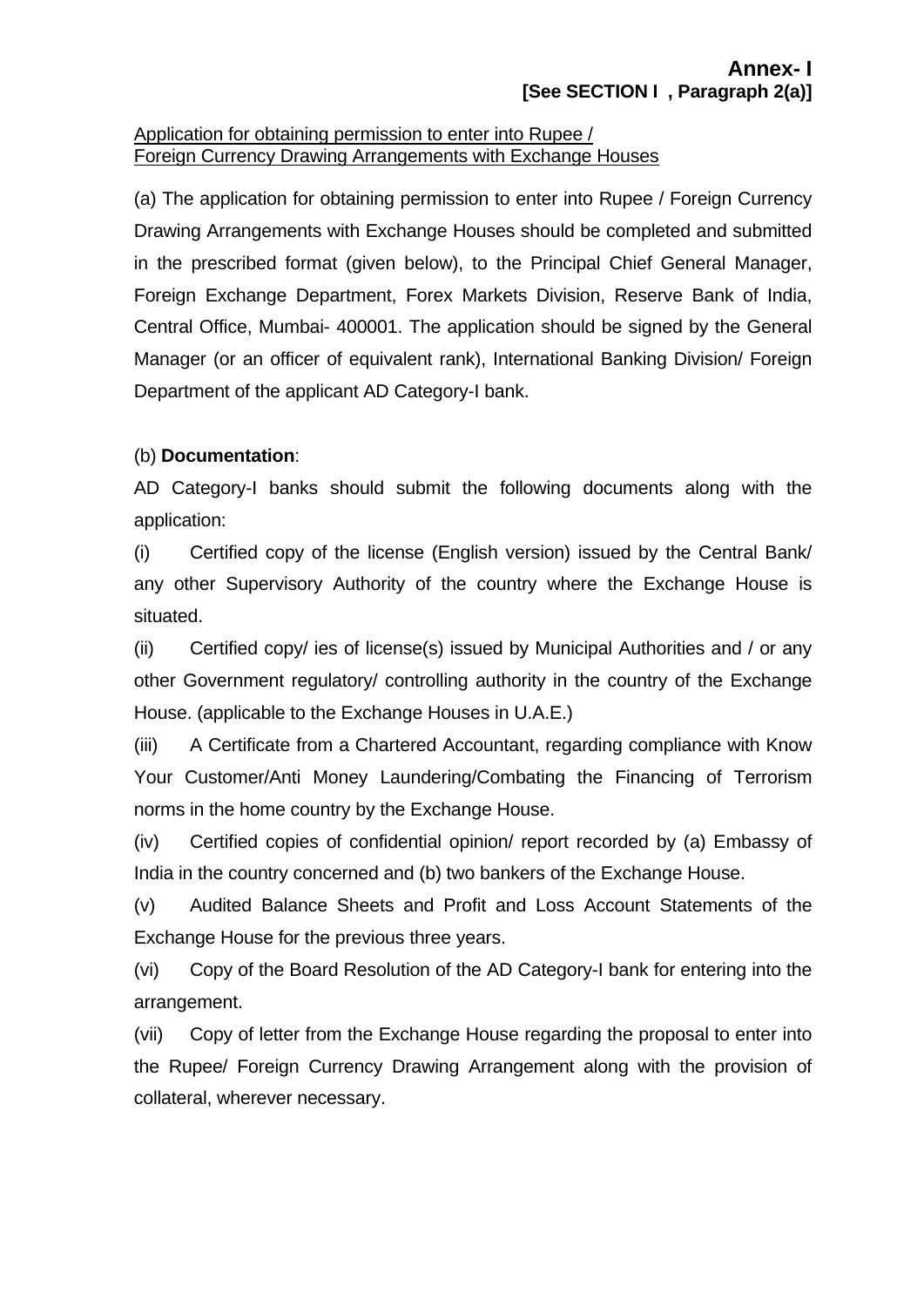### **Part I- Particulars of the applicant bank and its existing arrangement(s), if any**

| 1  | Name of the applicant bank                                     |  |
|----|----------------------------------------------------------------|--|
| 2. | Existing arrangements(s)                                       |  |
|    | (i) Name of Exchange House (EH)                                |  |
|    | (ii) Since                                                     |  |
|    | (iii) No. of drawee branches                                   |  |
|    | (iv) Business turnover for the previous three calendar years   |  |
|    | 3(a) Details of branches having multiple EH drawing            |  |
|    | arrangements                                                   |  |
|    | 3(b) Furnish comments with regard to adequacy of internal      |  |
|    | control systems put in place at those branches. (Attach        |  |
|    | a sheet if necessary)                                          |  |
| 4. | Financial losses sustained if any during last five years       |  |
|    | (April-March)                                                  |  |
|    | (i) Year                                                       |  |
|    | (ii) Name of the EH                                            |  |
|    | (iii) Amount of loss                                           |  |
|    | (iv) Particulars of loss                                       |  |
|    | (v) Ref. Nos. and dates lodged with RBI and RBI's              |  |
|    | permission to write off                                        |  |
| 5. | Financial disputes if any with EH(s) pending                   |  |
|    | settlement                                                     |  |
|    | (i) Name of EH                                                 |  |
|    | (ii) Expected amount of loss                                   |  |
|    | (iii) Particulars of loss                                      |  |
|    | (iv) Ref. No. & dated of report lodged with RBI                |  |
| 6. | Furnish<br>EH-wise<br>the<br>Οf<br>an<br>summary<br>major      |  |
|    | irregularities<br>observed<br>the<br>existing<br>drawing<br>in |  |
|    | arrangements during inspections by Internal Auditors,          |  |
|    | RBI Inspectors as also Overseas Auditors indicating the        |  |
|    | corrective measures initiated by the bank.                     |  |

### **Part II- Particulars of the Exchange House for the proposed drawing arrangement**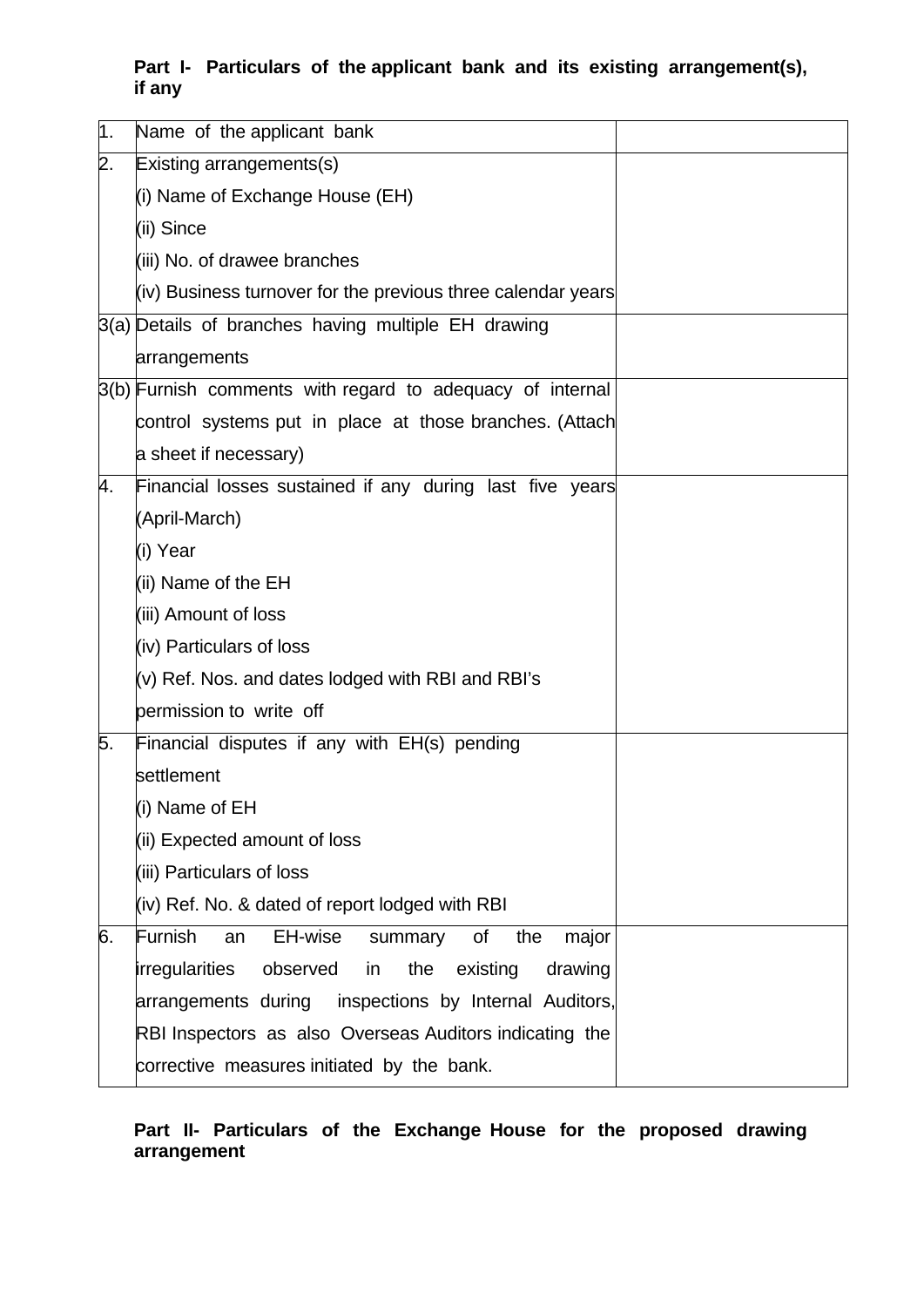|     | 1(a) Name and address of the Exchange House with            |
|-----|-------------------------------------------------------------|
|     | which the bank proposes to enter into RDA                   |
| (b) | Date of establishment of the EH                             |
| (c) | Furnish details of other Group companies of EH viz.         |
|     | name, management control, financial<br>means<br>and         |
|     | standing, etc.                                              |
|     | $2(a)$ Whether the EH has operative RDA with any other bank |
|     | in India?                                                   |
| (b) | If yes, state the name/s of the bank/s                      |
| 3.  | Furnish details of the management structure of the          |
|     | EH:                                                         |
|     | (a) Status of EH (company, firm, joint-ventures, etc.)      |
|     | (b) With whom the management vests                          |
|     | (c) Name, nationality and line of business of the           |
|     | promoters of the EH                                         |
|     | (d) Capital holding pattern                                 |
|     | (e) Whether the applicant bank will have any                |
|     | investment in EH? Furnish complete details                  |
|     | (f) Whether the applicant bank will have any role in        |
|     | management of EH.? Furnish details                          |
| 4.  | Profit earned/loss sustained by the EH<br>during the        |
|     | previous three calendar years                               |
| 5.  | Particulars of license issued by the Central<br>Bank/       |
|     | Supervisory Authority of the country concerned:             |
|     | License No<br>a)                                            |
|     | Date of issue<br>b)                                         |
|     | Validity period<br>C)                                       |
|     | Special conditions, if any<br>d)                            |
| 6.  | Particulars of licenses issued by Municipal Authorities     |
|     | and/or any other Government regulatory/ controlling         |
|     | authority (Applicable to EHs in UAE)                        |
|     | a) License No                                               |
|     | b) Date of issue                                            |
|     | c) Validity period                                          |
|     | d) Special conditions if any                                |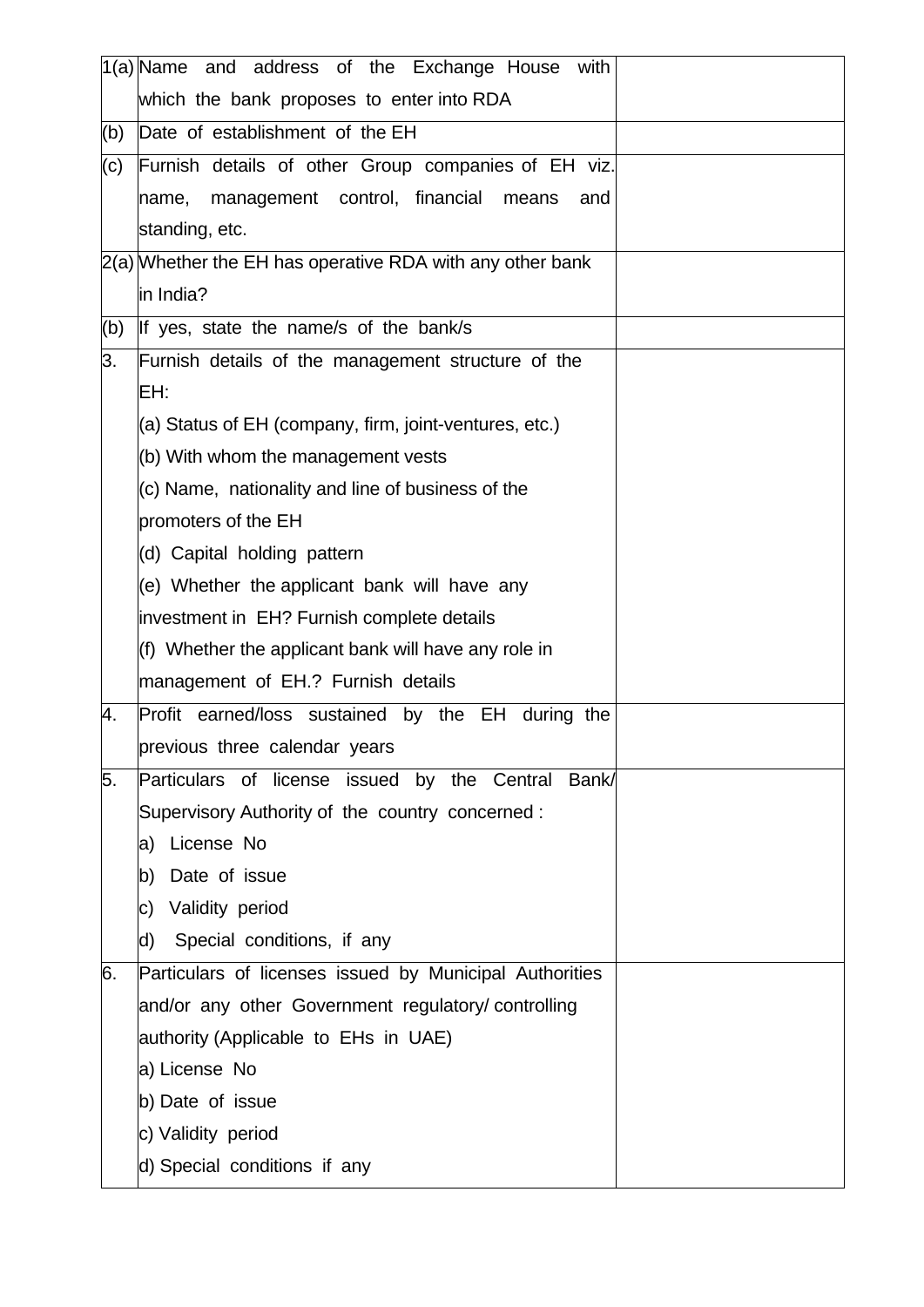| 7. | Confidential opinion in brief recorded by               |
|----|---------------------------------------------------------|
|    | Embassy of India in<br>the<br>country<br>a)             |
|    | b) Bankers of the EH                                    |
|    | --------------------------------------                  |
|    | Name of the banker                                      |
|    |                                                         |
|    | Name of the banker                                      |
| 8. | Is the applicant bank fully satisfied about             |
|    | a) the competence of the company/firm/people            |
|    | managing the EH                                         |
|    | b) the financial strength of the shareholders of the EH |
|    | c)the financial strength of the EH                      |
|    | d)the internal control systems operating in EH with     |
|    | regard to issue of drafts?                              |
| 9. | Furnish details of collateral arrangements negotiated   |
|    | with the EH (viz amount of deposit, bank guarantee,     |
|    | etc.) and the justification thereof                     |

# **Part III- Details of the proposed arrangement**

|     | 1. Details/description of proposed arrangement                                                                                                                                              |  |
|-----|---------------------------------------------------------------------------------------------------------------------------------------------------------------------------------------------|--|
|     | 2(a) Reasons for entering into RDA                                                                                                                                                          |  |
| (b) | Projections of business turnover (quantify<br>monthly<br>projections)                                                                                                                       |  |
| 3.  | procedure under which the<br>The<br>proposed<br>RDA will be conducted (DDA/Non-DDA/Speed)                                                                                                   |  |
| 4.  | Name and address of the account maintaining Branch                                                                                                                                          |  |
| 5.  | No of drawee branches to be included in the<br>proposed RDA                                                                                                                                 |  |
| 6.  | Whether EH is prepared to provide additional collateral<br>cover equivalent to 7 days' projected drawings?<br>(Applicable to EHs which have not completed three<br>years of its operations) |  |
| 7.  | Any other information which the bank wishes<br>to<br>furnish in support of this application                                                                                                 |  |

We hereby certify that -